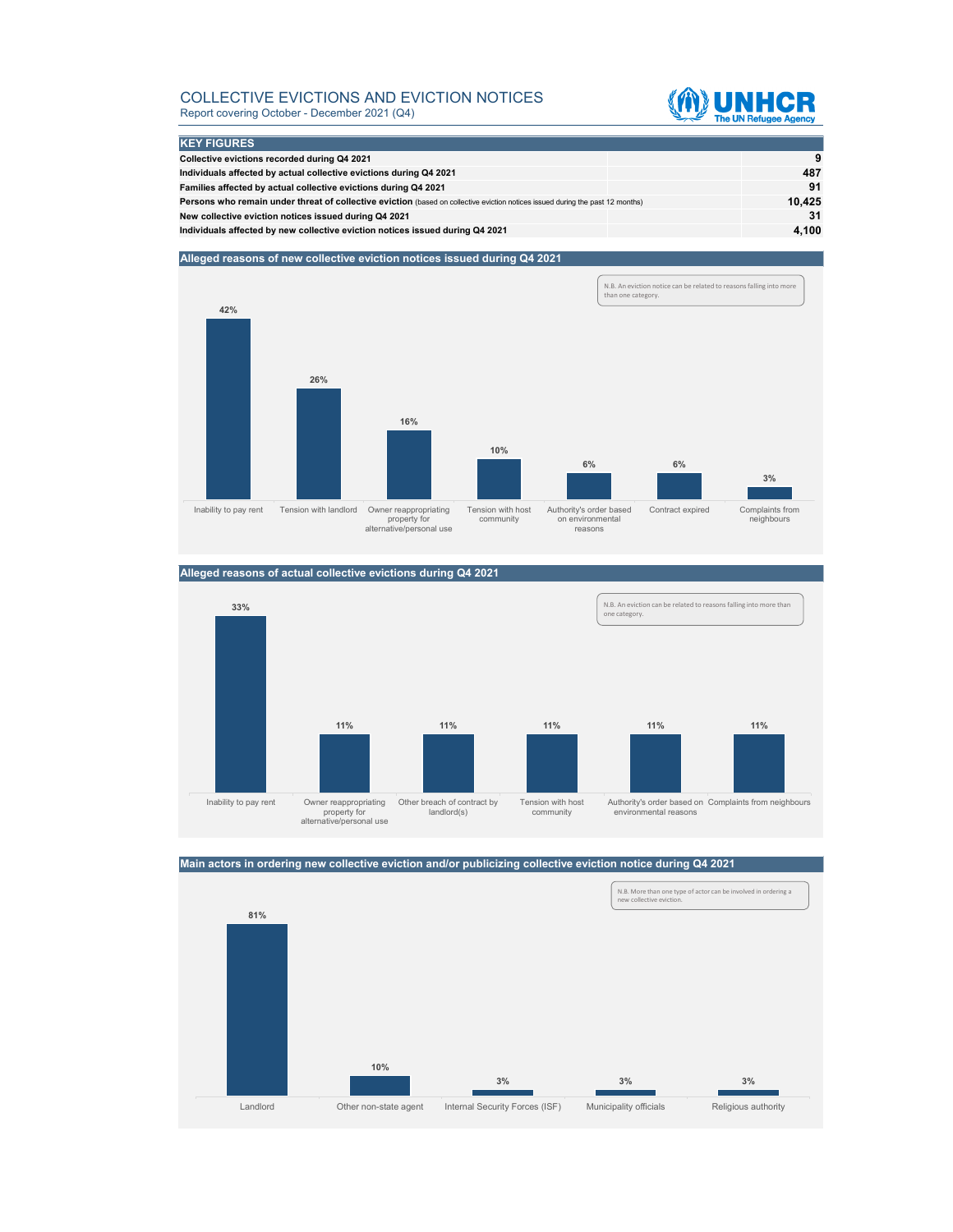







## **Type of property ownership at time of collective eviction**

Written notice



### **Assistance received by households facing collective eviction notices issued during Q4 2021**

13%





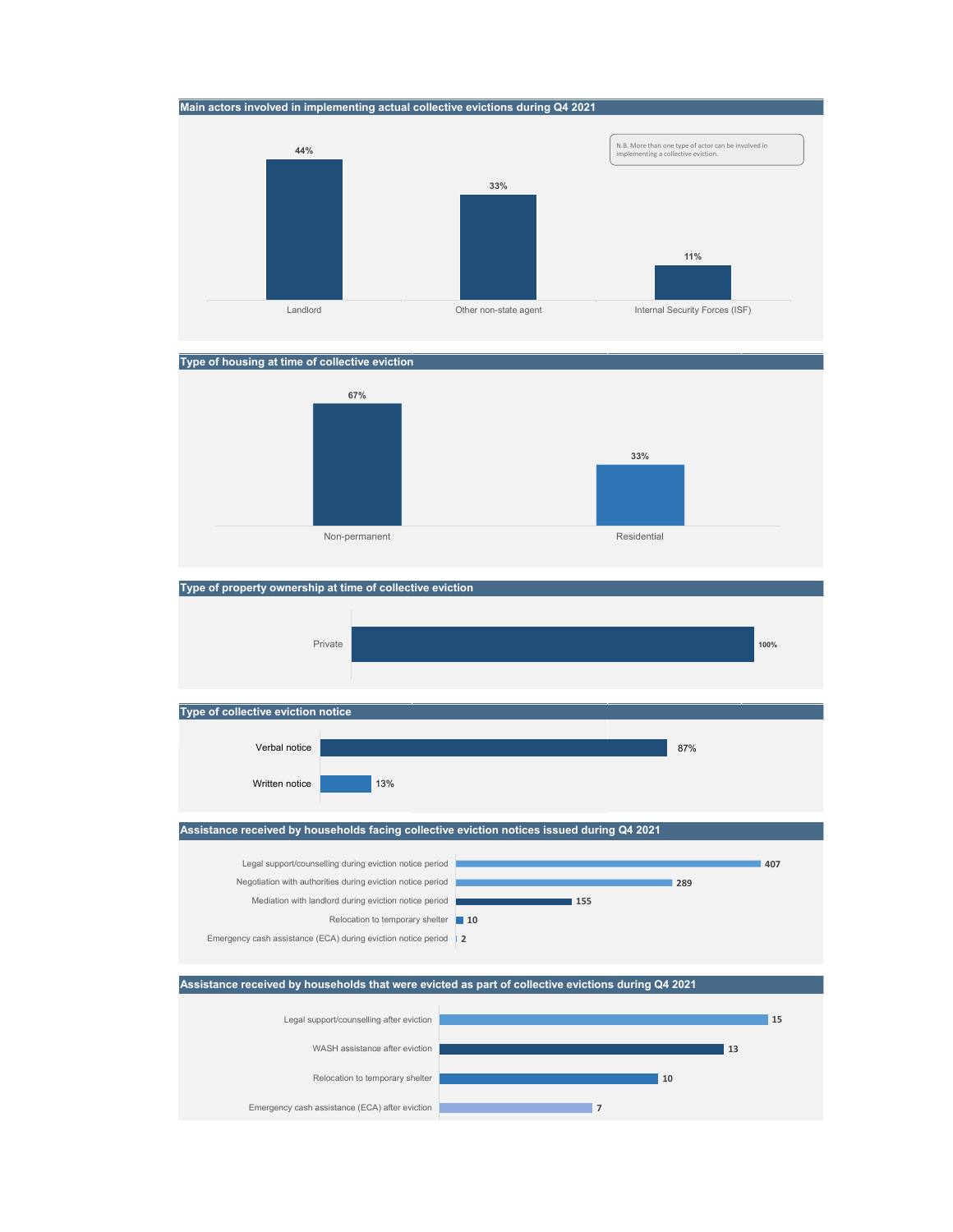

 $\bar{1}$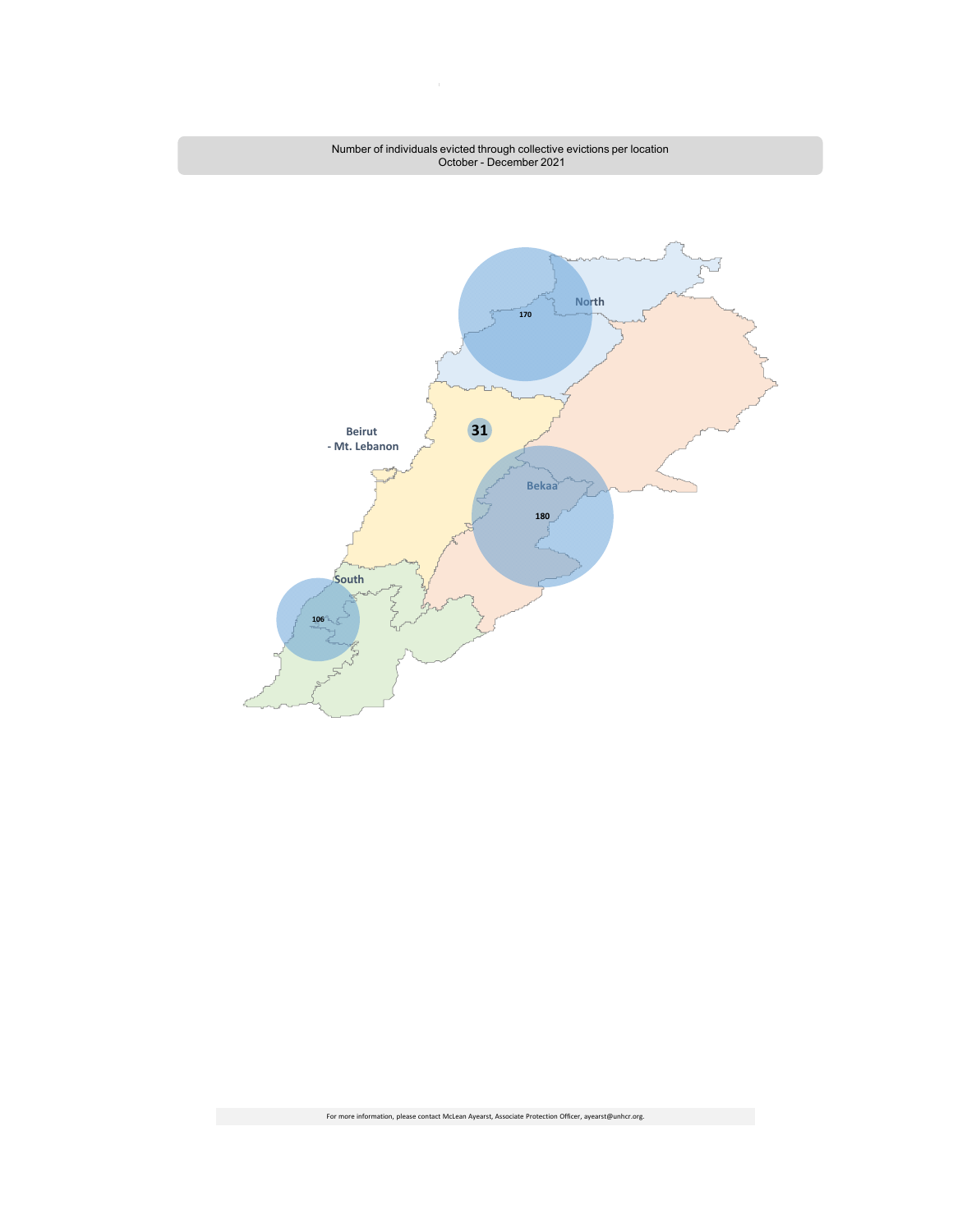#### COLLECTIVE EVICTIONS AND EVICTION NOTICES Report covering October - December 2021

# M UNHCR

**ata from 1 Jan m 1 Jan 2019 - 30 Sept 2019:** 1 October 2021 - 31 December 2021 **Trends Charts on Collective Evictions** 31 و ا # of new collective eviction notices # of actual collective Number of refugees evicted through collective evictions: **487** 1,932 1,501 730 <sup>210</sup> <sup>123</sup> 386 1,665 2,733 391 847 1,398 487 Q1 Q2 Q3 Q4 No. of refugees evicted through collective evictions  $12019$  2020 2021 65 56 23 25 36 36 45  $\begin{array}{@{}c@{\hspace{1em}}c@{\hspace{1em}}c@{\hspace{1em}}c@{\hspace{1em}}c@{\hspace{1em}}c@{\hspace{1em}}c@{\hspace{1em}}c@{\hspace{1em}}c@{\hspace{1em}}c@{\hspace{1em}}c@{\hspace{1em}}c@{\hspace{1em}}c@{\hspace{1em}}c@{\hspace{1em}}c@{\hspace{1em}}c@{\hspace{1em}}c@{\hspace{1em}}c@{\hspace{1em}}c@{\hspace{1em}}c@{\hspace{1em}}c@{\hspace{1em}}c@{\hspace{1em}}c@{\hspace{1em}}c@{\hspace{$  $\frac{31}{27}$ 36 16 <sup>4</sup> <sup>5</sup> <sup>6</sup> 19 <sup>10</sup> <sup>11</sup> <sup>13</sup> 20 9 Q1 2019 Q2 2019 Q3 2019 Q4 2019 Q1 2020 Q2 2020 Q3 2020 Q4 2020 Q1 2021 Q2 2021 Q3 2021 Q4 2021 No. of new collective eviction notices and actual collective evictions  $\rightarrow$ New eviction notices  $\rightarrow$ Actual evictions 10,556 4,316 4,924 5,515<sup>5,787</sup> 5,171 4,494 5,405 2,952 7,101  $36<sup>1</sup>$ 4,100 Q1 Q2 Q3 Q4 No. of refugees affected by collective eviction notices  $12019$   $12020$   $12021$